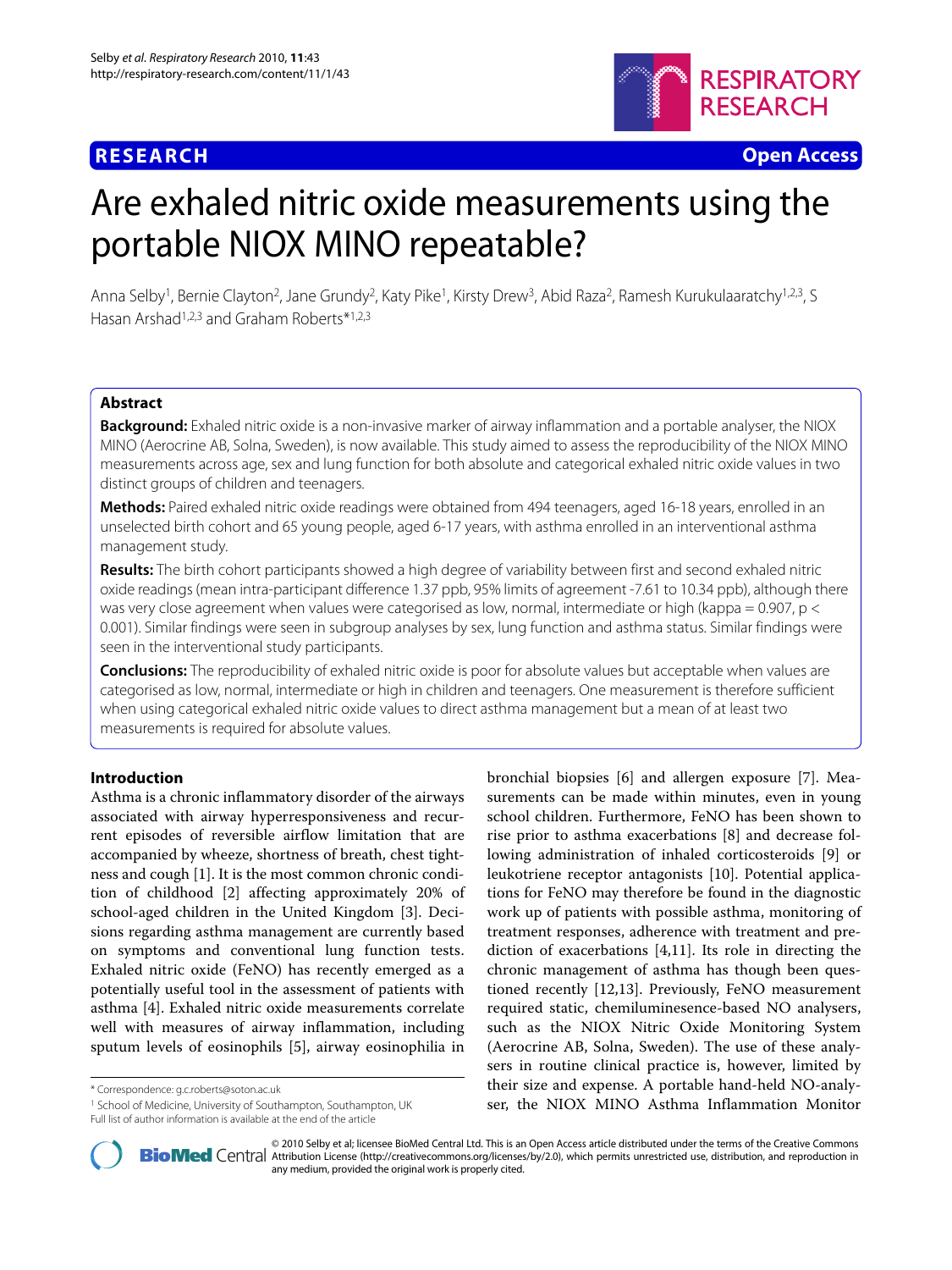(Aerocrine AB, Solna, Sweden), which uses electrochemical sensors to measure FeNO levels, is now available. This is ideally suited for use in primary care, where the majority of asthma patients are managed [\[14\]](#page-8-13).

Studies comparing the performance of the NIOX MINO and the NIOX have shown that the level of agreement between the two devices is clinically acceptable [\[15-](#page-8-14) [18](#page-8-15)] and the NIOX MINO is now approved by the Federal Drugs Administration in the United States for assessing asthma-related airway inflammation [[19\]](#page-8-16). The manufacturer recommends that one measurement is sufficient when using the NIOX MINO [\[20\]](#page-8-17) rather than two as recommended in the latest ATS/ERS guidelines [[4\]](#page-8-3). The manufacturer states an accuracy of ±5 ppb of measured value below 50 ppb and  $\pm 10\%$  at or above 50 ppb [\[20](#page-8-17)]. There are a number of studies that support this recommendation of a single measurement [\[15](#page-8-14)[,16](#page-8-18)[,21](#page-8-19)[,22](#page-8-20)], however, to date only one small paediatric study has addressed this question [\[18](#page-8-15)]. In this study of fifty-five children aged 4-15 years, the first acceptable FeNO measurement obtained using the NIOX MINO was not significantly different from the mean of all measurements (24 versus 27 ppb,  $p > 0.5$ ) but the median coefficient of variation for the NIOX MINO was 7.4% (range: 0-44.6) suggesting that one FeNO measurement is not sufficient when using the NIOX MINO. The aim of the current validation study was to assess the reproducibility of NIOX MINO measurements in children and teenagers across age, sex and lung function, in terms of both the absolute and categorical FeNO values.

## **Methods**

## **Study design and participants**

In this validation study, the reproducibility of NIOX MINO measurements was assessed in two separate populations.

#### **Unselected, community-based, birth cohort**

The birth cohort consisting of teenagers aged 16-18 years enrolled in a whole population birth cohort (Research ethics reference 06/Q1701/34) of 1536 infants born on the Isle of Wight, United Kingdom in 1989/1990 to investigate the natural history of asthma and allergic disorders. All these teenagers were assessed with questionnaires, FeNO measurements, spirometry and skin prick testing. In accordance with the ATS/ERS guidelines [\[4](#page-8-3)], FeNO measurements (NIOX MINO, Aerocrine AB, Solna, Sweden) were performed prior to spirometric testing with participants standing. The NIOX MINO 300 sensor was used with the sensor being changed after 300 measurements. Participants were asked to inhale to total lung capacity through the NIOX MINO and then exhale for 10 seconds at 50 ml/sec (assisted by visual and auditory cues). Spirometry (KoKo, nSpire Health, Hertford, United Kingdom) was performed according to the ATS/ERS

guidelines  $[23]$  $[23]$ . FEV<sub>1</sub> was recorded as percent predicted for age, height, sex and ethnic origin. Skin prick testing was performed by a standardised method [\[24\]](#page-8-22) to a panel of common allergens: house dust mite (Dermatophagoides pteronyssinus), grass pollen mix, tree pollen mix, cat and dog epithelia, Alternaria alternata, Cladosporium herbarum, milk, hens' egg, wheat, soya, cod and peanut as well as histamine and physiological saline (Alk-Abello, Horsholm, Denmark). Single-headed lancets were used and the skin pricked at an angle of 90°. The wheal diameter was recorded at 15 minutes.

#### **Interventional asthma study**

This multi-centre study was designed to investigate whether monitoring FeNO levels can improve the management of children with asthma (Research ethics reference 06/Q1702/9). The study sites were Southampton University Hospital NHS Trust, St Mary's Hospital in Newport on the Isle of Wight and St Mary's Hospital in Portsmouth. Inclusion criteria for the interventional study were age 6-17 years, clinical diagnosis of asthma (based on typical symptoms, at least a 15% increase in  $FEV<sub>1</sub>$  (forced expiratory volume in 1 second) with bronchodilator or at least 15% diurnal variability in PEF rates) and receiving treatment with at least 400 mcg beclomethasone equivalent daily. Exclusion criteria were cigarette smoking, poor adherence with medication, previous life-threatening exacerbations or the need for maintenance oral prednisolone. In the intervention study, participants were assessed 2-monthly for a year. The spirometry data (KoKo, nSpire Health, Hertford, United Kingdom) and two FeNO measurements (NIOX MINO, Aerocrine AB, Solna, Sweden) used in this study were obtained at the same visit. Both were measured as per the cohort participants. Demographic details, asthma history, asthma treatment and history of other atopic diseases were recorded for all participants. Skin prick testing was performed as per the cohort participants to a grass pollen mix, tree pollen mix, cat, dog, house dust mite, saline and histamine (ALK-Abello, Horsholm, Denmark). A single wheal of at least 3 mm was considered indicative of atopy in the presence of appropriate negative and positive control results.

#### **Statistical Analysis**

Data were transferred to SPSS version 15 for analysis. Bland-Altman plots were constructed to assess the degree of agreement between the absolute values of paired FeNO readings measured using the NIOX MINO. FeNO were logarithmically transformed to normalise the data. Cohen's Kappa was used to assess the degree of agreement between paired categorical NIOX MINO measurements. Nitric oxide values were categorised as low, normal, intermediate or high according to the reference ranges for age less than 12 years and 12 years or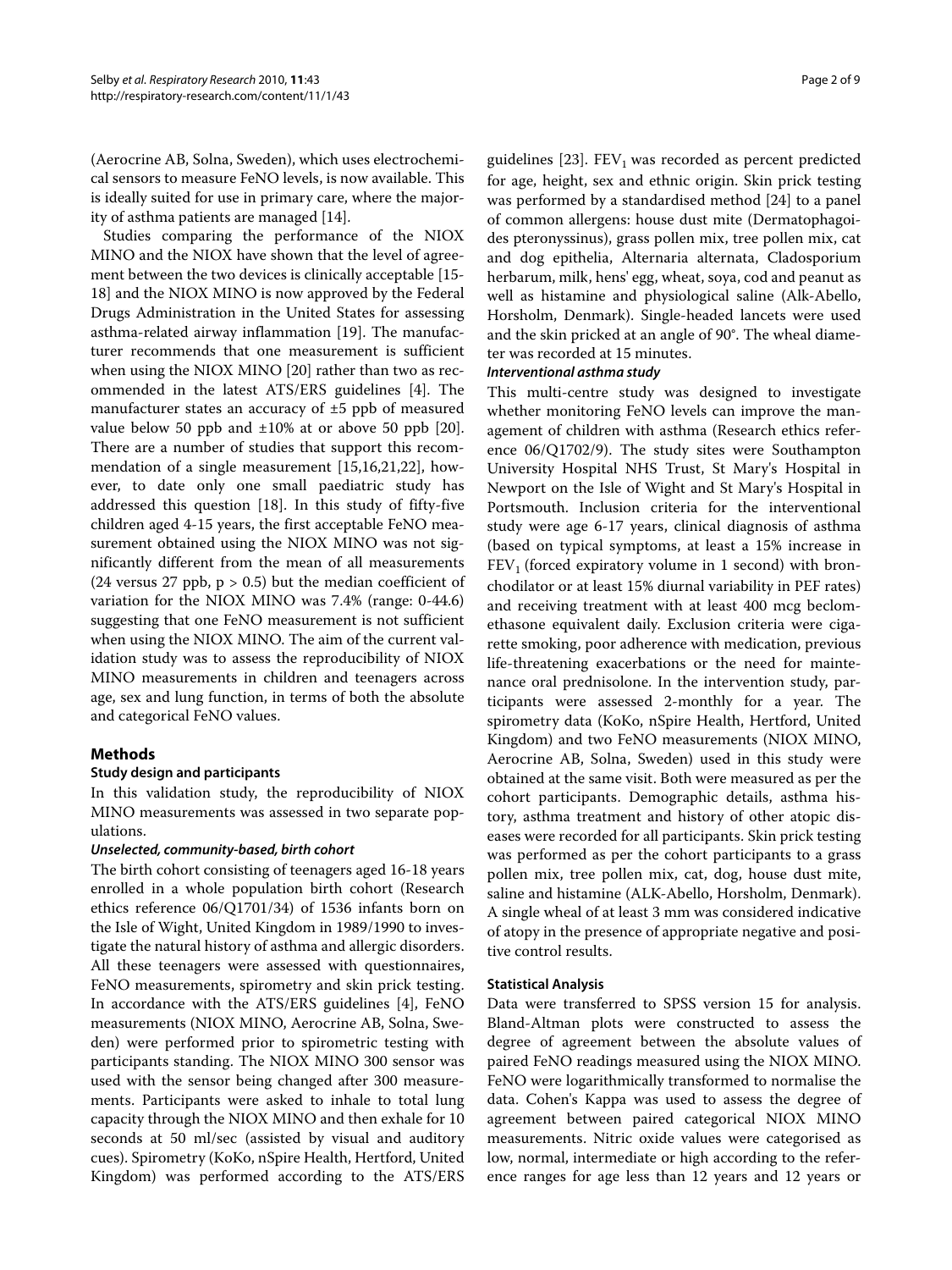|               | FeNO (ppb)           |                    |  |
|---------------|----------------------|--------------------|--|
|               | Children (<12 years) | Adults (≥12 years) |  |
| Low           | $<$ 5                | $<$ 5              |  |
| <b>Normal</b> | $5 - 20$             | $5 - 25$           |  |
| Intermediate  | $20 - 35$            | $25 - 50$          |  |
| High          | $>35$                | >50                |  |

#### **Table 1: Guide to interpreting FeNO values.**

Categories based on Taylor et al [[25](#page-8-23)[,27\]](#page-8-24).

more provided by Aerocrine [[25](#page-8-23)] (Table 1). Subgroup analyses were undertaken for males and females, participants with low and high  $FEV<sub>1</sub>$  values, older and younger participants and participants with and without asthma.

#### **Results**

#### **Birth cohort**

#### **Study participants**

Paired NIOX MINO measurements were obtained from 494 of the participants enrolled in the 17 year follow-up study up to 11th December 2007. Of these, 71 were classified as having current asthma on the basis of positive responses to both ISAAC validated questions 'Have you ever been diagnosed with asthma by a physician?', and, 'Have you had wheezing or whistling in the chest in the last 12 months?'. The demographic and clinical characteristics of the participants in this population alongside those of the intervention study participants are shown in Table 2.

## **Reproducibility of the absolute value of FeNO**

Although a statistically significant linear association was found between the first and second FeNO readings in individual participants (Pearson's correlation coefficient  $= 0.980$ ,  $p < 0.001$ ), a Bland-Altman plot showed a high degree of variability between these paired NIOX MINO measurements (Figure [1\)](#page-5-0). The mean intra-participant difference in FeNO (second FeNO reading minus first FeNO reading) was 1.37 ppb, suggesting that the second FeNO reading in each participant was on average higher than the first. This difference was statistically different from zero (one sample t-test,  $p < 0.001$ ). The 95% limits of agreement of -7.61 to 10.34 ppb imply that if two NIOX MINO measurements are undertaken in the same assessment, there is a 95% chance that the second FeNO value will be up to 10 ppb above or 8 ppb below the first. Much of this variability occurs at higher FeNO levels (Figure [1](#page-5-0)) and, when subjects with FeNO values above 75 ppb were

excluded from the analysis, the mean intra-participant difference in FeNO was 0.90 ppb and the 95% limits of agreement were -4.89 to 6.70 ppb. Similar findings were seen in subgroup analyses for males and females, participants with an  $FEV<sub>1</sub>$  in the lowest and highest tertiles, and participants with and without asthma (Table 3). In participants with asthma, the mean intra-participant difference in FeNO was 2.37 ppb and the 95% limits of agreement were -11.38 to 16.12 ppb.

## **Reproducibility of categorical FeNO values**

When FeNO values were categorised as low, normal, intermediate or high (using  $\langle 12 \text{ or } \geq 12 \rangle$  year values as appropriate), very close agreement between paired NIOX MINO measurements in individual participants was observed (Kappa (κ) = 0.907, p < 0.001) (Table 4). In the planned subgroup analyses, very close agreement was seen in males ( $\kappa = 0.894$ ,  $p < 0.001$ ) and females ( $\kappa =$ 0.919,  $p < 0.001$ ), participants with an  $FEV<sub>1</sub>$  in the lowest ( $\kappa = 0.943$ ,  $p < 0.001$ ) and highest ( $\kappa = 0.872$ ,  $p < 0.001$ ) tertiles, and in those with current asthma ( $\kappa = 0.935$ ,  $p <$ 0.001).

#### **Intervention study**

Paired FeNO readings were obtained from 65 of the participants enrolled in the intervention study. The characteristics of these participants are outlined in Table 2, all had typical symptoms of asthma. As expected, these participants had more severe asthma and were more likely to be atopic.

#### **Reproducibility of the absolute value of FeNO**

Once again, there was a statistically significant linear association between the first and second FeNO readings in individual participants (Pearson's correlation coefficient =  $0.977$ ,  $p < 0.001$ ). Although the mean intra-participant difference in FeNO for all participants was only 0.31 ppb, which was not different from zero (one sample ttest,  $p = 0.740$ , the 95% limits of agreement were widely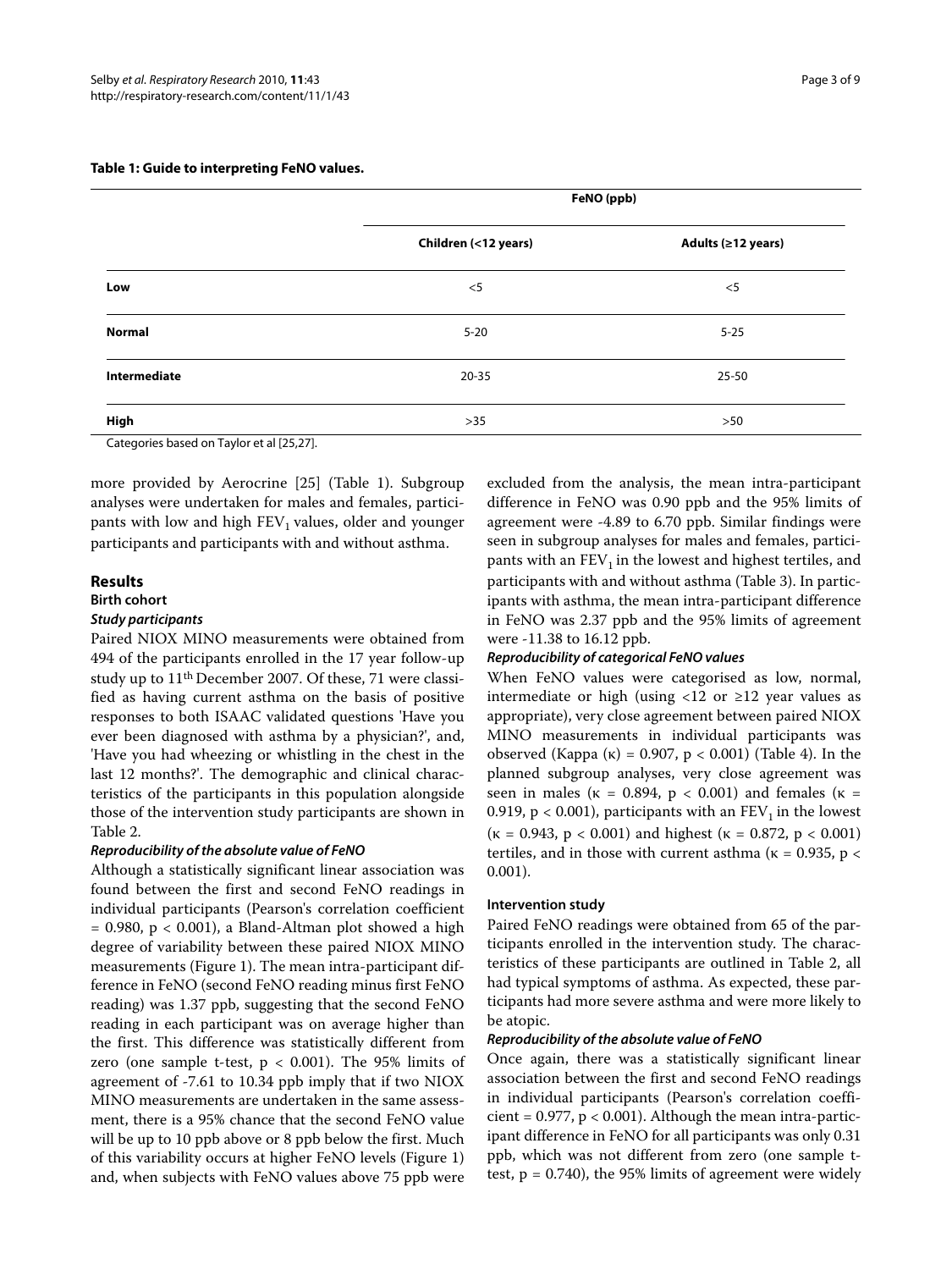|                                                            | Birth cohort participants* |                                    |                               |                                           |
|------------------------------------------------------------|----------------------------|------------------------------------|-------------------------------|-------------------------------------------|
|                                                            | <b>All participants</b>    | <b>Participants with</b><br>asthma | Non-asthmatic<br>participants | <b>Intervention study</b><br>participants |
|                                                            | $(n = 494)$                | $(n = 71)$                         | $(n = 401)$                   | $(n = 65)$                                |
| Age (years), mean<br>(range)                               | 17.17 (16-18)              | 17.21 (16-18)                      | 17.16 (16-18)                 | $11(6-16)$                                |
| Sex, no. (%)                                               |                            |                                    |                               |                                           |
| Male                                                       | 251 (50.8)                 | 36 (50.7)                          | 207 (51.6)                    | 38 (58.5)                                 |
| Female                                                     | 243 (49.2)                 | 35 (49.3)                          | 194 (48.4)                    | 27(41.5)                                  |
| Hay fever, no. (%)                                         | 183 (37.0)                 | 49 (69.0)                          | 125 (31.2)                    | 56 (86.2)                                 |
| Eczema, no. (%)                                            | 82 (16.6)                  | 24 (33.8)                          | 56 (14.0)                     | 38 (58.5)                                 |
| Atopy (as defined by<br>skin prick testing),<br>no. (%) ** | 195 (42.1)                 | 48 (72.7)                          | 141 (37.3)                    | 37/42 (88.1)                              |
| FEV <sub>1</sub> (% predicted),<br>mean (SD)               | 104.58 (13.22)             | 97.34 (15.38)                      | 105.99 (12.28)                | 90.35 (14.57)                             |
| FeNO (ppb), median<br>(interquartile range)<br>***         | 16 (11-31)                 | 40 (16-74)                         | 15 (11-25.5)                  | 35 (13.5-57.0)                            |
| Asthma treatment,<br>no. (%)                               |                            |                                    |                               |                                           |
| <b>Inhaled</b><br>corticosteroids                          | <b>NA</b>                  | 34 (47.9)                          | NA                            | 65 (100)                                  |
| <b>Short-acting</b><br>bronchodilators                     |                            | 46 (64.8)                          |                               | 65 (100)                                  |
| <b>Long-acting</b><br>bronchodilators                      |                            | 12 (16.9)                          |                               | 48 (73.8)                                 |
| <b>Montelukast</b>                                         |                            | 1(1.4)                             |                               | 36 (55.4)                                 |
| <b>Theophylline</b>                                        |                            | 0(0)                               |                               | 3(4.6)                                    |

## **Table 2: Clinical and demographic characteristics of the study participants.**

\*Some of the birth cohort participants could not be categorised because not all questions were answered. NA: Not applicable. \*\* Percentages are based on the number of participants in whom skin prick testing was performed.

\*\*\* Values are based on the first FeNO reading obtained in each participant.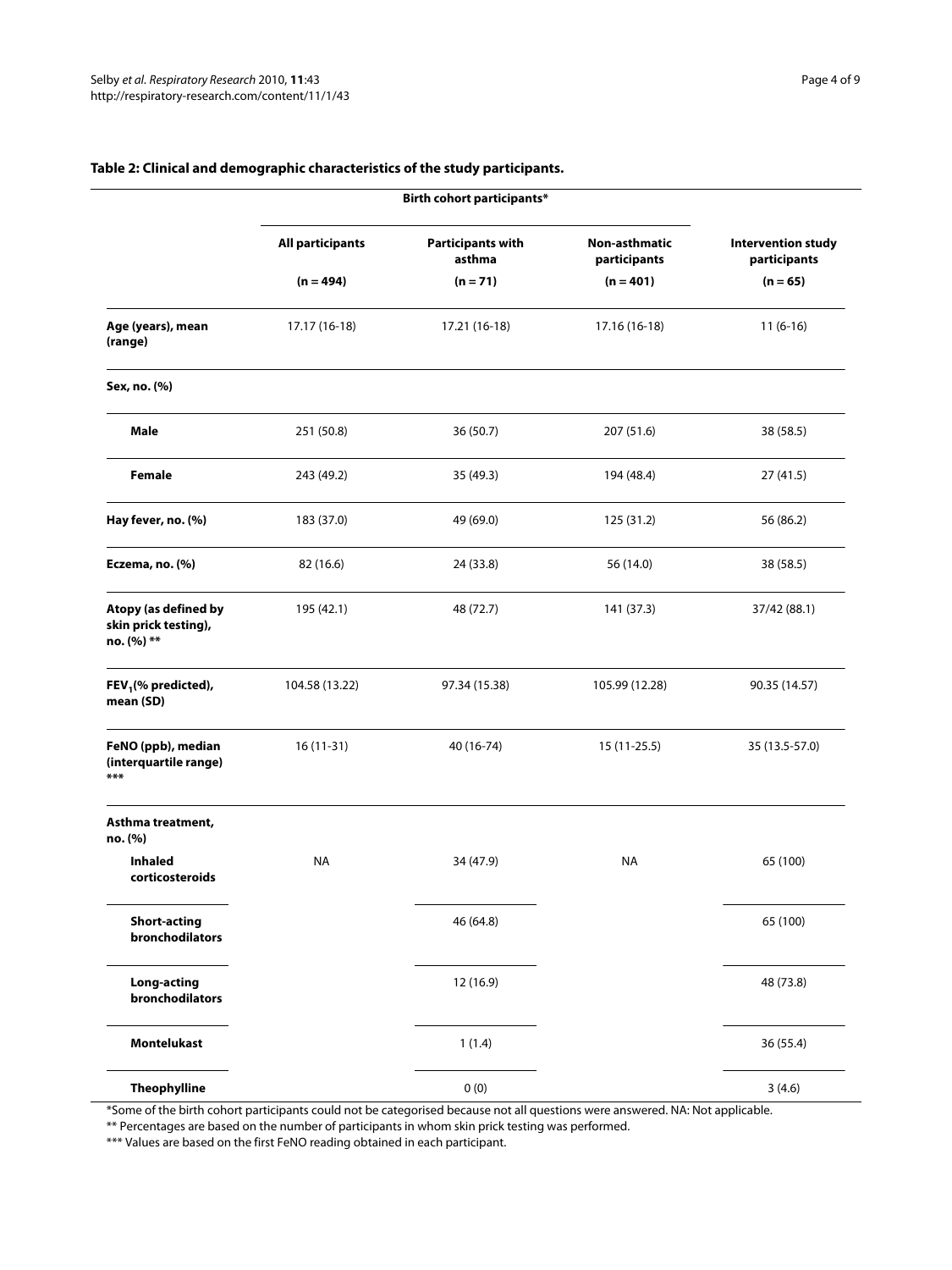|                                              | Mean intra-participant<br>difference in FeNO (ppb)<br>(95% CI) [p-value] * | <b>Standard deviation (SD) of</b><br>the intra-participant<br>difference in FeNO (ppb) | 95% limits of agreement<br>(ppb) |
|----------------------------------------------|----------------------------------------------------------------------------|----------------------------------------------------------------------------------------|----------------------------------|
| <b>All participants</b>                      | 1.37                                                                       | 4.58                                                                                   | -7.61 to 10.34                   |
| $(n = 494)$                                  | $(0.96, 1.77)$ [<0.001]                                                    |                                                                                        |                                  |
| <b>Males</b>                                 | 1.43                                                                       | 4.97                                                                                   | -8.30 to 11.17                   |
| $(n = 251)$                                  | $(0.82, 2.05)$ [<0.001]                                                    |                                                                                        |                                  |
| <b>Females</b>                               | 1.30                                                                       | 4.15                                                                                   | $-6.83$ to $9.43$                |
| $(n = 243)$                                  | $(0.77, 1.82)$ [<0.001]                                                    |                                                                                        |                                  |
| Participants with a low FEV <sub>1</sub>     | 2.01                                                                       | 5.21                                                                                   | -8.20 to 12.22                   |
| $(n = 162)$                                  | $(1.20, 2.81)$ [<0.001]                                                    |                                                                                        |                                  |
| Participants with a high<br>FEV <sub>1</sub> | 1.07                                                                       | 3.75                                                                                   | -6.28 to 8.42                    |
| $(n = 162)$                                  | $(0.49, 1.65)$ [<0.001]                                                    |                                                                                        |                                  |
| Participants with asthma                     | 2.37                                                                       | 7.01                                                                                   | -11.38 to 16.12                  |
| $(n = 71)$                                   | $(0.71, 4.03)$ [0.006]                                                     |                                                                                        |                                  |
| All others participants                      | 1.19                                                                       | 4.09                                                                                   | -6.82 to 9.20                    |
| $(n = 401)$                                  | $(0.79, 1.59)$ [<0.001]                                                    |                                                                                        |                                  |

#### **Table 3: Subgroup analyses of the reproducibility of the absolute value of FeNO in the birth cohort participants.**

A low FEV<sub>1</sub> implies an FEV<sub>1</sub> in the lowest tercile for the birth cohort participants (less than 98.94% predicted), whilst a high FEV<sub>1</sub> implies an FEV<sub>1</sub>in the highest tercile for all the birth cohort participants (greater than 109.80% predicted).

95% limits of agreement = Mean intra-participant difference in FeNO  $\pm$  1.96 (SD)

\* For comparison of the mean intra-participant difference in FeNO in each group against zero (one sample t-test).

spread (-14.28 to 14.90 ppb) (Figure [2](#page-6-0)). Even wider limits of agreement were observed in males, participants in the highest tertile for age and participants with an  $FEV<sub>1</sub>$  in the lowest tertile (Table 5). When FeNO values above 75 ppb were excluded the intra-participant difference in FeNO was 0.64 ppb with 95% limits of agreement of -8.35 to 9.62 ppb.

#### **Reproducibility of categorical FeNO values**

For all participants, a Kappa value (κ) of 0.879 ( $p < 0.001$ ) was ascertained, suggesting very close agreement between the first and second FeNO readings in individual participants when FeNO values were categorised as low, normal, intermediate or high (Table 6). A similarly high degree of agreement between categorical FeNO values was observed in males ( $\kappa = 0.823$ ,  $p < 0.001$ ) and females ( $\kappa$  = 0.940,  $p < 0.001$ ), participants in the lowest tertile for age ( $\kappa$  = 0.921, p < 0.001) and participants with an FEV<sub>1</sub> in the lowest ( $\kappa = 0.845$ ,  $p < 0.001$ ) and highest ( $\kappa = 1.000$ , p < 0.001) tertiles. It was lower for participants in the highest tertile for age ( $\kappa = 0.667$ ,  $p < 0.001$ ), although even in this group, agreement was reasonable.

#### **Discussion**

This study aimed to validate the reproducibility of a new, portable NO-analyser (the NIOX MINO, Aerocrine AB, Solna, Sweden) in children and teenagers. The results from two complementary groups of children and teenagers indicate that the reproducibility of NIOX MINO measurements across the paediatric age range is poor when considering the absolute value FeNO but is acceptable when FeNO values are categorised as low, normal, intermediate or high. This suggests that if clinical decisions in future are based on specific cut-off values of FeNO, the mean of at least two FeNO measurements should be reported when using the NIOX MINO. However, for treatment algorithms based on FeNO categories, one NIOX MINO measurement would be sufficient, saving cost and time in clinic. This study is the largest of its kind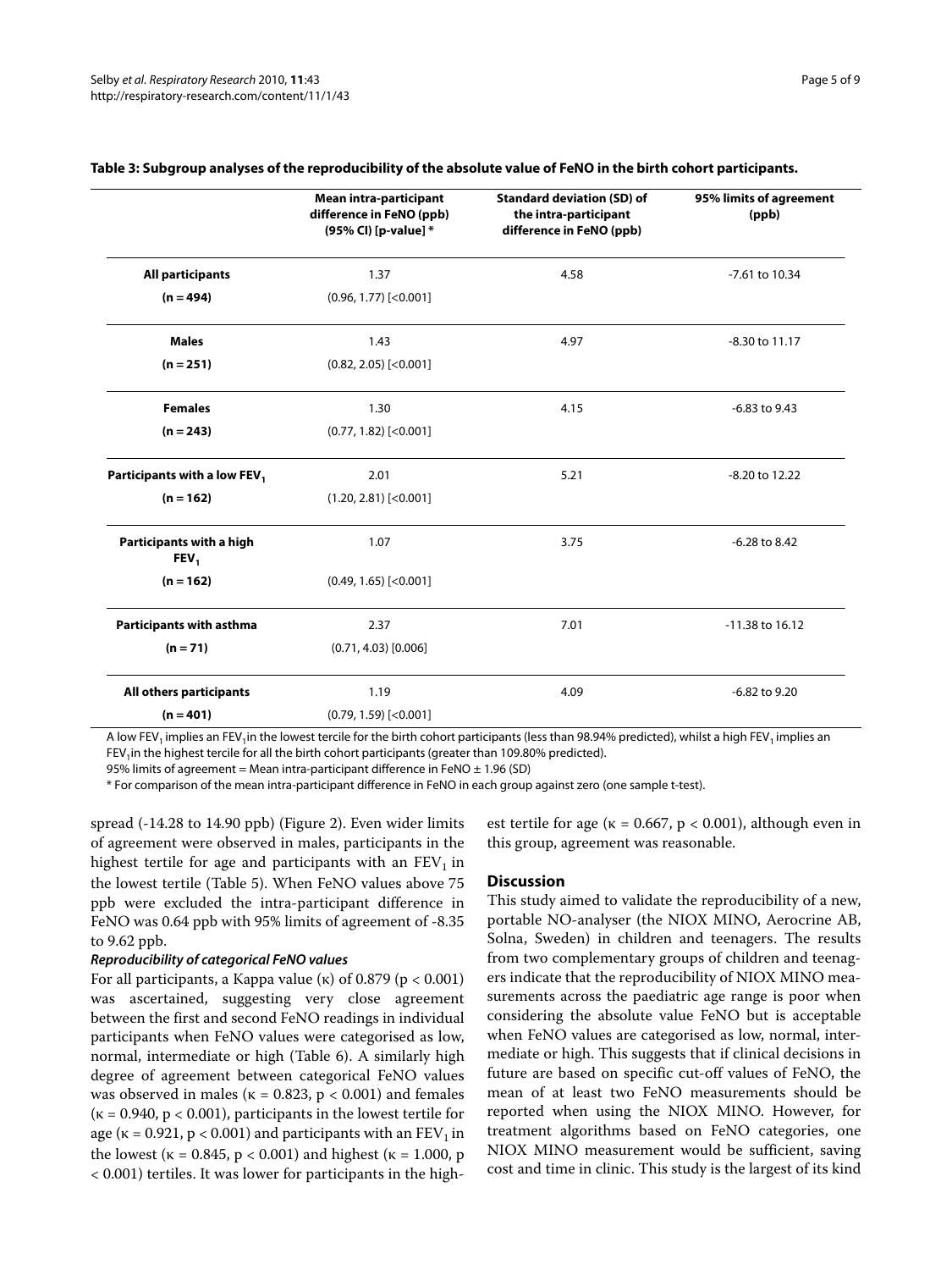<span id="page-5-0"></span>

to date and is the first to consider the effect of patient characteristics on reproducibility of NIOX MINO measurements.

Our findings contradict those of other studies, which have reported excellent reproducibility of the absolute value of FeNO measurements obtained using the NIOX MINO [[15,](#page-8-14)[16,](#page-8-18)[21](#page-8-19)[,22\]](#page-8-20). These studies have, however, included both adults and children, so their results do not validate the use of the NIOX MINO in paediatric practice. Much of this intra-subject variability is seen at higher levels of FeNO and so it may be more patient related than monitor related [[26\]](#page-8-25) and unlikely to cause any indecision about clinical management. For the intervention asthma study participants, the reproducibility of the absolute value of FeNO was poorer in those with a low  $FEV<sub>1</sub>$  whilst in the birth cohort participants, greater variability was observed in participants with asthma. These are precisely the participants in whom FeNO measurement would be performed in clinical practice. Our results therefore support McGill's recommendation that the mean of at least two FeNO measurements should be used when reporting absolute values using the NIOX MINO with children and teenagers [\[18](#page-8-15)]. It has been suggested that greater variability between FeNO measurements is more likely in those who are not consistently able to record FeNO [[18\]](#page-8-15). Given that the success rate with the NIOX MINO increases with age [[15](#page-8-14)], it is therefore surprising that we observed closer agreement between paired NIOX MINO measurements in the youngest participants (Table 5). Potentially, taking the average of three or more measurements may have further increased the reliability of the FeNO value but this was outside the scope of this study. The other potential limitation of this study is that a gold standard measure of FeNO, such as the NIOX monitor (Aerocrine AB, Solna, Sweden) was not included; again this was outside the scope of this study which was focusing on the reproducibility of NIOX

**Table 4: Agreement between paired NIOX MINO measurements in the birth cohort participants when FeNO values were categorised as low, normal, intermediate or high.**

|                               | <b>First FeNO reading</b> |               |              |           |              |
|-------------------------------|---------------------------|---------------|--------------|-----------|--------------|
|                               | Low                       | <b>Normal</b> | Intermediate | High      | <b>Total</b> |
| <b>Second FeNO</b><br>reading |                           |               |              |           |              |
| Low                           | $0(0\%)$                  | $0(0\%)$      | $0(0\%)$     | $0(0\%)$  | $0(0\%)$     |
| <b>Normal</b>                 | $0(0\%)$                  | 334 (97%)     | 3(4%)        | $0(0\%)$  | 337 (68%)    |
| <b>Intermediate</b>           | $0(0\%)$                  | 10(3%)        | 72 (87%)     | 1(2%)     | 83 (17%)     |
| High                          | $0(0\%)$                  | $0(0\%)$      | 8 (10%)      | 66 (99%)  | 74 (15%)     |
| <b>Total</b>                  | $0(0\%)$                  | 344 (100%)    | 83 (100%)    | 67 (100%) | 494 (100%)   |

Cohen's Kappa (κ) = 0.907 (p < 0.001)

Figures represent numbers of participants (% by column). Categories are presented in Table 1.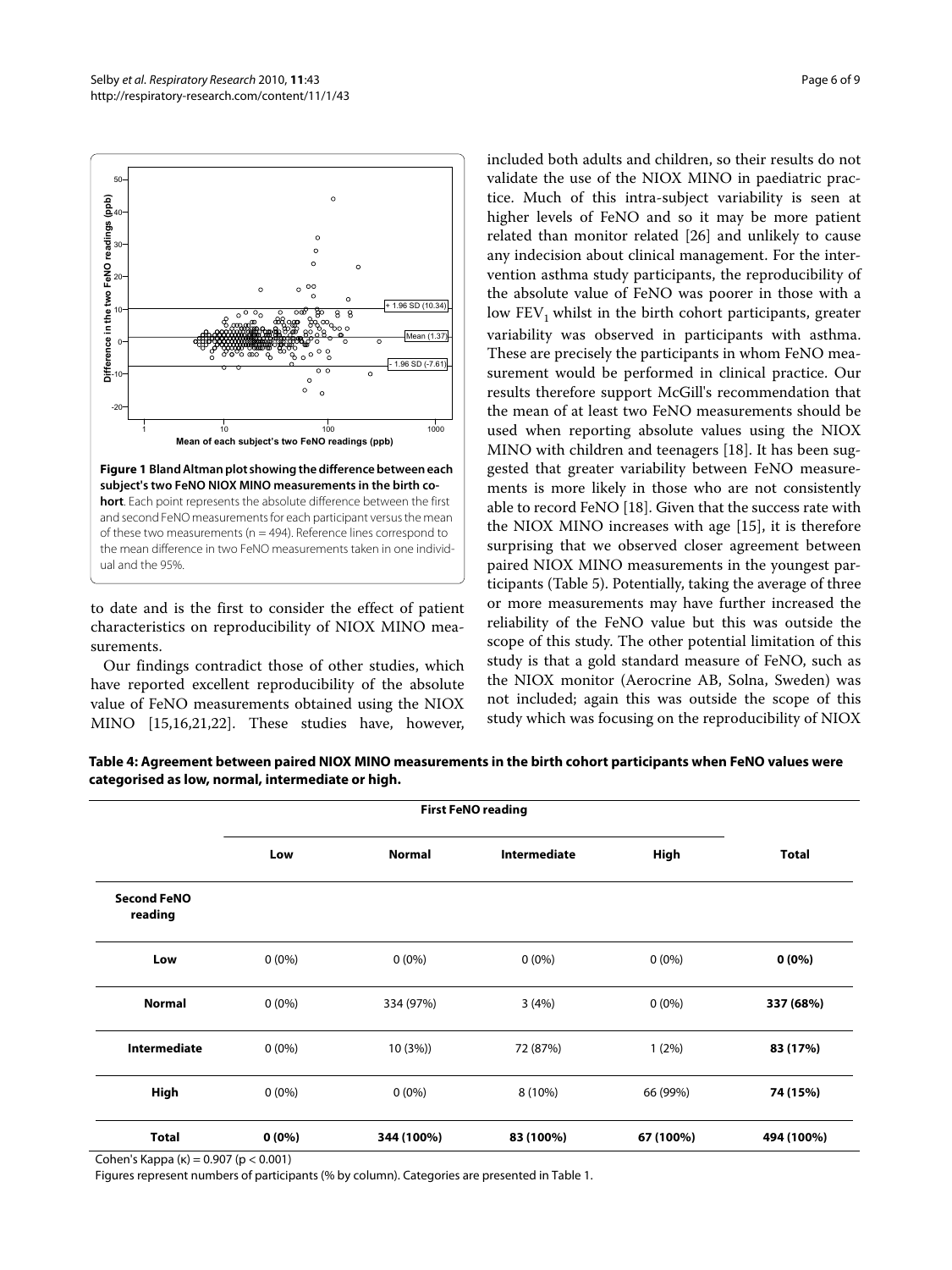|                               | Mean intraparticipant difference in<br>FeNO (ppb) (95% CI) [p-value] * | Standard deviation (SD) of the intra-<br>participant difference in FeNO (ppb) | 95% limits of agreement<br>(ppb) |
|-------------------------------|------------------------------------------------------------------------|-------------------------------------------------------------------------------|----------------------------------|
| <b>All participants</b>       | 0.31                                                                   | 7.45                                                                          | -14.28 to 14.90                  |
| $(n = 65)$                    | $(1.54, 2.15)$ [0.740]                                                 |                                                                               |                                  |
| <b>Males</b>                  | $-0.26$                                                                | 9.39                                                                          | -18.66 to 18.14                  |
| $(n = 38)$                    | $(-3.35, 2.82)$ [0.864]                                                |                                                                               |                                  |
| <b>Females</b>                | 1.11                                                                   | 3.14                                                                          | -5.05 to 7.27                    |
| $(n = 27)$                    | $(-0.13, 2.35)$ [0.078]                                                |                                                                               |                                  |
| <b>Youngest participants</b>  | $-0.09$                                                                | 4.08                                                                          | -8.09 to 7.91                    |
| $(n = 22)$                    | $(-1.9, 1.72)$ [0.918]                                                 |                                                                               |                                  |
| <b>Oldest participants</b>    | 1.10                                                                   | 12.07                                                                         | -22.55 to 24.75                  |
| $(n = 21)$                    | $(-4.40, 6.89)$ [0.682]                                                |                                                                               |                                  |
| Participants with a low FEV,  | $-1.45$                                                                | 11.19                                                                         | -23.38 to 20.48                  |
| $(n = 22)$                    | $(-6.42, 3.51)$ [0.549]                                                |                                                                               |                                  |
| Participants with a high FEV1 | 0.15                                                                   | 3.28                                                                          | -6.28 to 6.58                    |
| $(n = 20)$                    | $(-1.39, 1.69)$ [0.840]                                                |                                                                               |                                  |

#### **Table 5: Subgroup analyses of the reproducibility of the absolute value of FeNO in the intervention study participants.**

A low FEV<sub>1</sub> implies an FEV<sub>1</sub>within the lowest tercile for the intervention study participants (less than 83% predicted), whilst a high FEV<sub>1</sub> implies an FEV<sub>1</sub> within the highest tercile for the intervention study participants (greater than 95% predicted).

The youngest participants are those within the lowest tercile for age (less than 10 years 7 months), whilst the oldest participants are those within the highest tercile

for age (greater than 12 years 8 months).

95% limits of agreement = Mean intra-participant difference in FeNO  $\pm$  1.96 (SD)

\* For comparison of the mean intra-participant difference in FeNO in each group against zero (one sample t-test).

MINO readings within one assessment rather than their validity.

No previous studies have evaluated the reproducibility of categorical FeNO values obtained using the NIOX MINO. Our data suggests that the reproducibility of this approach is acceptable although 10% of subjects may be misclassified by one category. These categories are based on cut off values from a number of studies [[25](#page-8-23),[27](#page-8-24)] and there may be a certain amount of imprecision in the boundaries chosen. The small amount of misclassification bias is likely to be of minimal clinical importance unless FeNO levels are being used in isolation to diagnose asthma [[28\]](#page-8-26) or direct the clinical management of patients with asthma [[4\]](#page-8-3). Different research groups are, however, using different cut off values, so it is important to assess whether reproducibility is comparable with other cut off values. Additionally, future research should seek to determine whether the accuracy of NIOX MINO measurements is affected by the number of attempts required to record FeNO, as this would have implications for the

<span id="page-6-0"></span>

**Figure 2 Bland Altman plot showing the difference between each subject's two FeNO NIOX MINO measurements in the intervention study**. Each point represents the absolute difference between the first and second FeNO measurements for each participant versus the mean of these two measurements ( $n = 65$ ). Reference lines correspond to the mean difference in two FeNO measurements taken in one individual and the 95% limits of agreement. The normal range of FeNO measurements is 5 to 20 ppb in children <12 years and 5 to 25 ppb in teenagers and adults.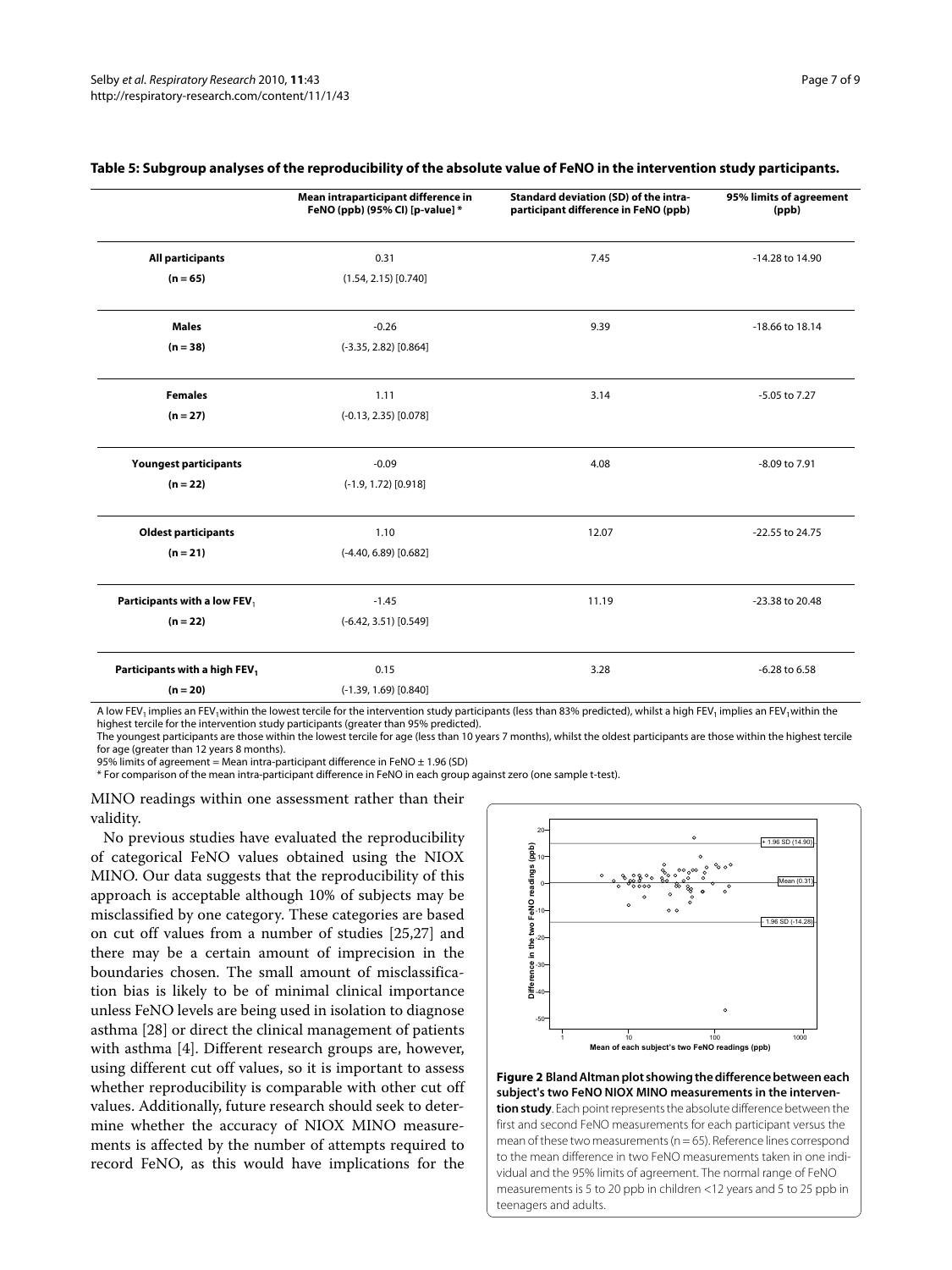|                               | <b>First FeNO reading</b> |               |              |           |              |
|-------------------------------|---------------------------|---------------|--------------|-----------|--------------|
|                               | Low                       | <b>Normal</b> | Intermediate | High      | <b>Total</b> |
| <b>Second FeNO</b><br>reading |                           |               |              |           |              |
| Low                           | $0(0\%)$                  | $0(0\%)$      | $0(0\%)$     | $0(0\%)$  | $0(0\%)$     |
| <b>Normal</b>                 | 1 (100%)                  | 22 (96%)      | $0(0\%)$     | $0(0\%)$  | 23 (35%)     |
| <b>Intermediat</b><br>e       | $0(0\%)$                  | 1(4%)         | 12 (80%)     | 1(4%)     | 14 (22%)     |
| High                          | $0(0\%)$                  | $0(0\%)$      | 3(20%)       | 25 (96%)  | 28 (43%)     |
| <b>Total</b>                  | 1 (100%)                  | 23 (100%)     | 15 (100%)    | 26 (100%) | 65 (100%)    |

## **Table 6: Agreement between paired NIOX MINO measurements in the intervention study participants when FeNO values were categorised as low, normal, intermediate or high.**

Cohen's Kappa (κ) = 0.879 (p < 0.001)

Figures represent numbers of participants (% by column). Categories are presented in Table 1 with the <12 or ≥12 year categorical values being used as appropriate for individual participants.

interpretation of FeNO measurements in clinical practice. This is particularly important for patients less than 12 years of age who often need more attempts and were relatively poorly represented in our study. Lastly, given the number of influences on FeNO levels, these measurement may proved to be most useful when standardised to the patient's baseline FeNO level while their asthma is well controlled as we have previously suggested [\[7](#page-8-6)]. Such a strategy would necessitate a further look at the consequences of relying on a single estimate of the level of FeNO in driving clinical management.

In summary, the NIOX MINO could improve the management of children with asthma by enabling physicians to monitor underlying airway inflammation more easily than has been possible to date. According to the manufacturer (Aerocrine AB, Solna, Sweden), one FeNO measurement is sufficient when using the NIOX MINO, instead of two as recommended by the ATS/ERS guidelines. This study has found that in two distinct groups of children and teenagers, one NIOX MINO measurement is acceptable when using FeNO to direct asthma management, based on FeNO categories, but when using the absolute value of FeNO, the mean of at least two NIOX MINO measurements should be used.

#### **Authors' contributions**

AS: design, acquisition of data, analysis and interpretation, manuscript writing; BC: acquisition of data and critical revision of manuscript; JG: acquisition of data and critical revision of manuscript; KP: acquisition of data, analysis and critical revision of manuscript; KD: acquisition of data and critical revision of manuscript; AR: acquisition of data and critical revision of manuscript; RK: interpretation of data and critical revision of manuscript; SHA: interpretation of data and critical revision of manuscript; GR: conception anddesign, analysis and interpretation, critical revision and final approval. All authors have read and approved the final manuscript.

#### **Acknowledgements**

This component of the 17 year assessment of the 1989 Isle of Wight birth cohort was funded by the British Medical Association. Sparks funded the exhaled nitric oxide study. We would like to acknowledge the help of all the staff at The David Hide Asthma and Allergy Research Centre in undertaking the 17 year assessment of 1989 Isle of Wight birth cohort. Aerocrine kindly provided the exhaled nitric oxide consumables for the cohort assessment but they had no input into the study design or analysis of the data presented in this manuscript. We would also like to acknowledge the help of the children's respiratory teams at Southampton, Portsmouth and The Isle of Wight and the Wellcome Trust Clinical Research Facility staff at Southampton in assessing participants in the exhaled nitric oxide study.

#### **Author Details**

1School of Medicine, University of Southampton, Southampton, UK, 2The David Hide Asthma and Allergy Research Centre, St Mary's Hospital, Newport, Isle of Wight, UK and 3Southampton University Hospital NHS Trust, Southampton, UK

#### Received: 1 August 2009 Accepted: 23 April 2010 Published: 23 April 2010

#### **Competing interests**

The authors declare that they have no competing interests.